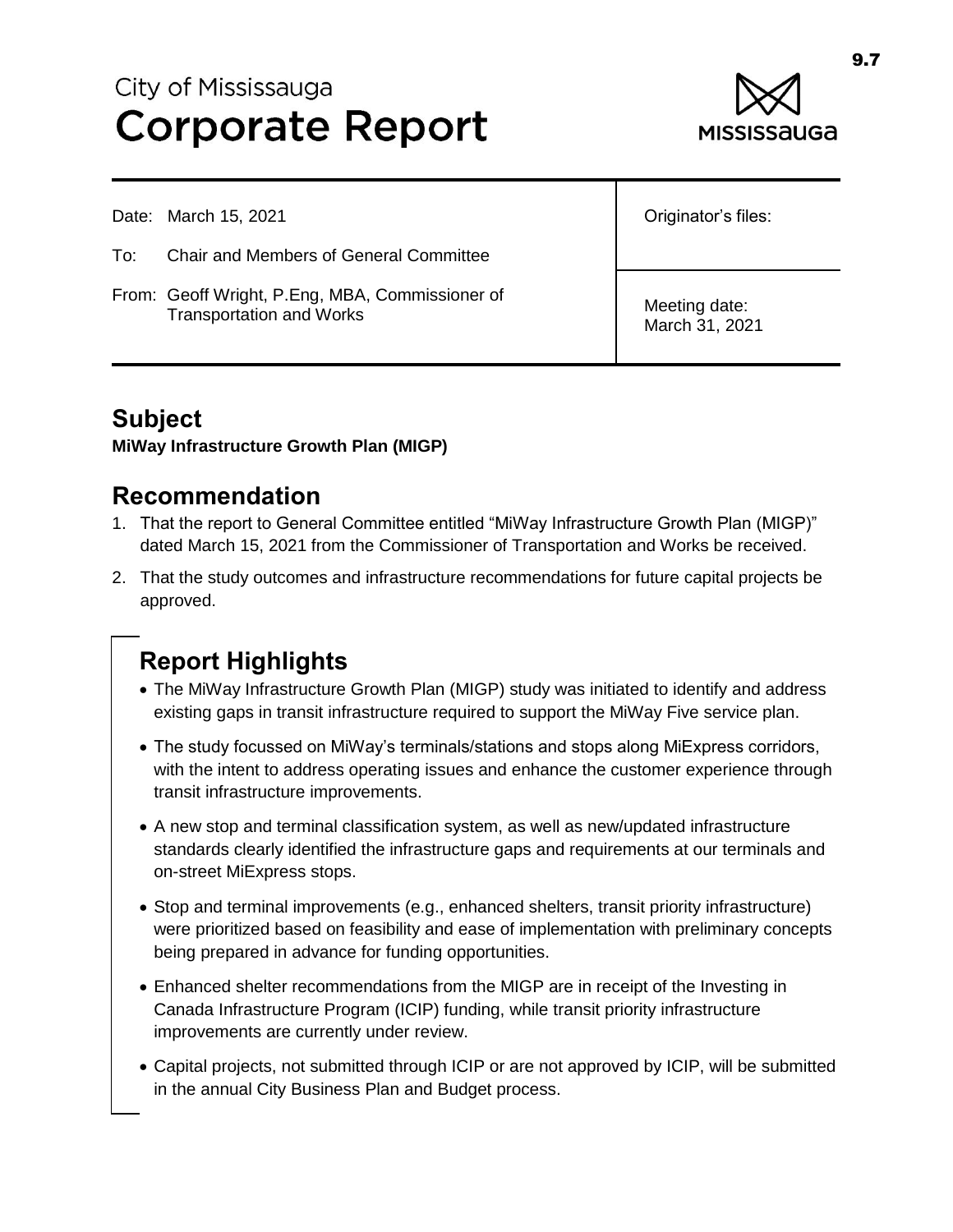### **Background**

In 2014, MiWay initiated the MiWay Five study to prepare a five year service plan to streamline routes, expand the express network, strengthen service quality and achieve better service delivery. MiWay Five (2016-2020) identified opportunities and strategies to grow transit ridership and to direct service hours to achieve the best return on the City's investment. Investments in transit infrastructure were also identified as key elements in making the plan successful as they would assist in maximizing the benefits of MiExpress service, facilitating route connections, making transit more reliable and enhancing the customer experience. To this end, the MiWay Infrastructure Growth Plan (MIGP) was initiated in the summer of 2018 to identify these infrastructure needs and provide MiWay with a road map for its capital program.

## **Comments**

MiWay's network covers almost 80 routes, with over 3300 stops and multiple terminals/stations. To ensure a fulsome understanding of gaps and needs, this first iteration of the MIGP focussed on MiWay's terminals/stations and MiExpress corridors. With the Hurontario Light Rail Transit (LRT) project well underway along Hurontario Street, this corridor was excluded from the study. Similarly, as the City is currently undertaking the Transit Project Assessment Process (TPAP) for Bus Rapid Transit (BRT) along Dundas Street, this corridor was also excluded from recommendations.

The study began with a review of existing City-wide initiatives, which included policy directions, land use and transportation projects and improvements, and the 10-year capital program. This was then followed by a detailed inventory of existing conditions at terminal and the on-street MiExpress stops to identify infrastructure gaps and issues/concerns. The vision/goal for transit infrastructure was established through the following infrastructure direction:

*MiWay intends to undertake strategic investments to provide comprehensive barrier-free transit infrastructure that enhances the customer experience, attracts new passengers and strengthens the connection between land use and transit.*

Four guiding principles laid the foundation for developing and prioritizing the infrastructure solutions both at on-street MiExpress stops and at MiWay's terminals. They were:

### **Guiding Principle #1: Accessibility and Pedestrian-friendliness**

Barrier-free access that improves the safety and attractiveness of the system, and can reduce dwell times.

### **Guiding Principle #2: Consistency**

A look and feel for terminals, stops and amenities that creates a stronger identity for MiWay and makes the use of transit easier and more intuitive.

9.7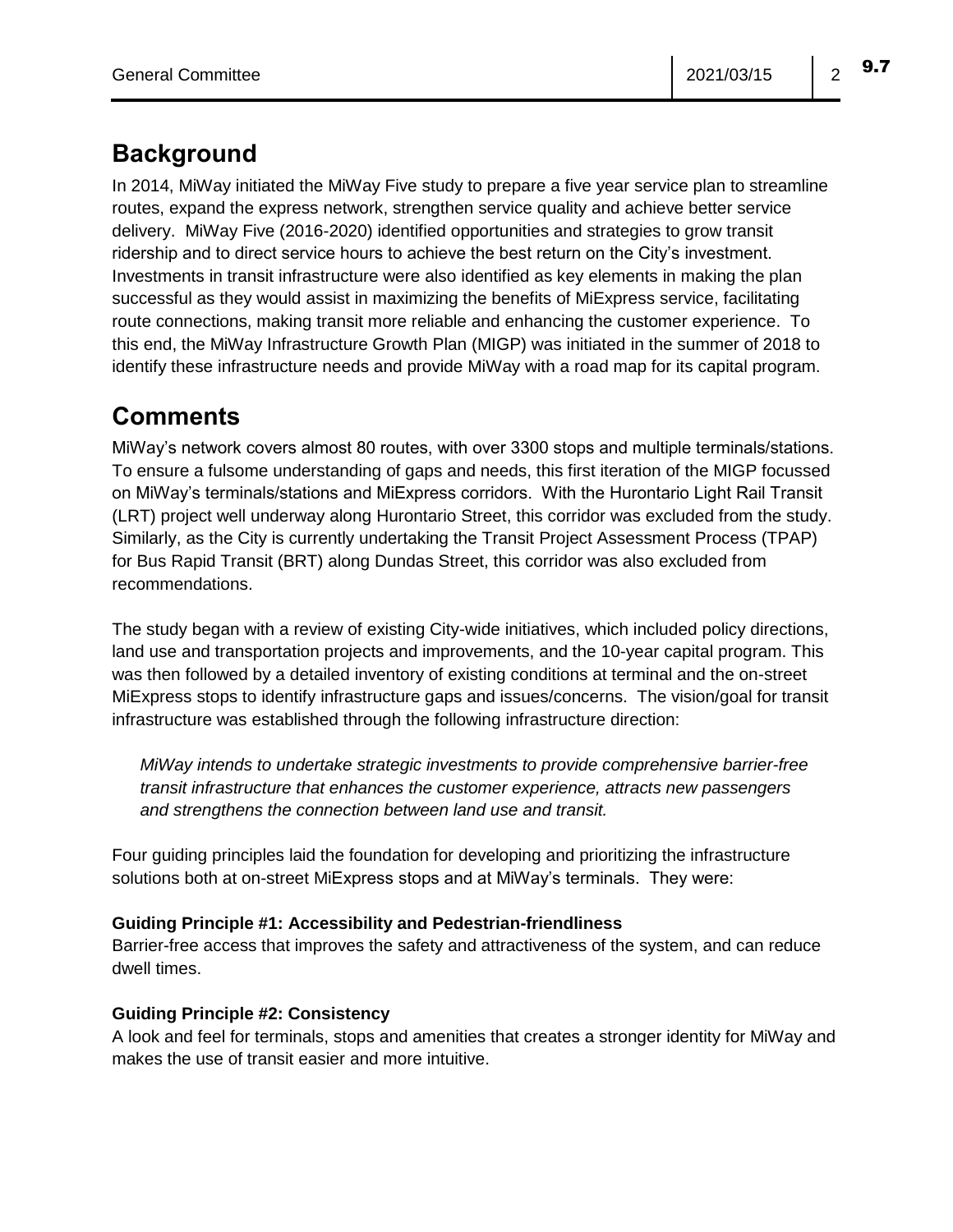#### **Guiding Principle #3: Transit Competitiveness**

Better infrastructure and amenities to improve the overall customer experience and perception of transit.

#### **Guiding Principle #4: Placemaking**

Terminals and stops that are sensitive to existing surrounding land uses and can connect future land uses with the transit system.

- Each of these guiding principles was addressed through four key outcomes of the study:
- Updated stop standard design drawings;
- Classification system for both stops and terminals;
- MiExpress stop infrastructure improvements; and
- MiWay terminal improvements.

#### *Updated Stop Standard Design Drawings:*

MiWay's standard drawings were established in 2010. With the creation of new policies and guidelines since that time, the MIGP undertook the opportunity to update MiWay's standard drawings to incorporate current best practices in transit, confirm consistency with City of Mississauga and Region of Peel standards, while maintaining compliance with AODA Integrated Accessibility Standards Regulations. New standards were also prepared to include transit priority infrastructure and to incorporate active transportation into bus stop designs to enhance multimodal access to MiWay services. These standard drawings are currently in draft, pending final approval by the City's Standards Committee.

#### *Classification System:*

With the evolution of the City's transit system, from Mississauga Transit in its early years to now MiWay, there has been minimal distinction on the type of infrastructure being provided at onstreet stops regardless of whether the stop is being serviced by a single route or multiple routes, MiLocal or MiExpress. The MIGP took the opportunity to develop a classification system for both stops and terminals to create a hierarchy and differentiate infrastructure requirements to support each class. The classification system will allow MiWay to create a more consistent "look and feel" at stops and terminals, improve the customer experience by addressing amenity deficiencies, and attract more riders through integration with adjacent land uses.

#### *MiExpress Stop Infrastructure Improvements:*

Infrastructure deficiencies as per the new classification system and estimations of passengerdelays experienced along the MiExpress corridors assisted in prioritizing improvements for onstreet MiExpress stops. Improvements included transit priority infrastructure, stop relocation, pedestrian connectivity and multimodal integration, accessibility compliance and passenger amenities. Preliminary design concepts were prepared for the highest ranked locations along Dixie Road, Derry Road and Erin Mills Parkway with a focus of on in-boulevard and on-street improvements to limit disruptions to service and improve constructability.

9.7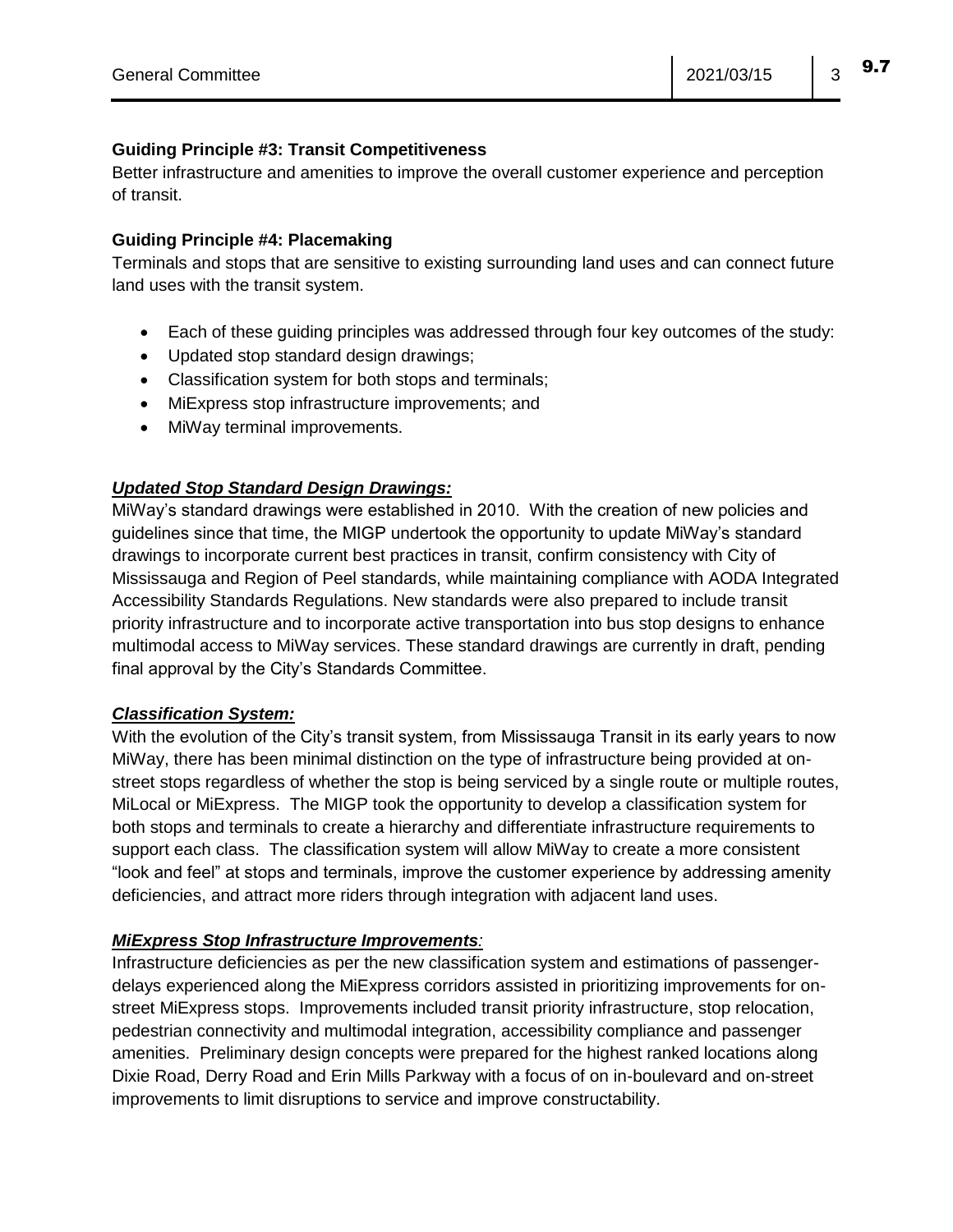#### *MiWay Terminal Improvements:*

Each of MiWay's terminals were assessed with respect to operating conditions, existing and planned adjacent land uses, pedestrian connectivity and multimodal integration, passenger and operator amenities and site constraints. Terminal improvements were prioritized based on ease of implementation and feasibility for change. Preliminary design concepts were prepared for the highest rank locations and included infrastructure changes to address operational challenges, maximize the transit investment, facilitate route connections and create a more reliable transit network.

Assembling all the identified improvements, the prioritization framework reviewed the feasibility of each improvement and its ease of implementation, ensuring collaboration with concurrent City or Regional projects to guarantee the effective and efficient use of resources. The implementation strategy focussed on smaller capital investments that would change the customer experience through amenity enhancements and improve operational efficiencies along MiExpress corridors. MiWay now has a handbook to guide changes to transit infrastructure and direction to continue with the design and construction of individual projects. Any financial considerations will be presented to Council prior to project initiation through normal approval processes (i.e., annual City Business Plan and Budget, other funding opportunities, etc.).

The executive summary of the MIGP report is provided in Appendix 1.

## **Strategic Plan**

The MIGP contributes to the strategic pillar of Developing a Transit Oriented City and the strategic goals of:

- Build a reliable and convenient transit system
- Increase transportation capacity
- Connect our City
- Develop environmental responsibility
- Provide mobility choices
- Build and maintain infrastructure

### **Financial Impact**

At the time of this report, MiWay is in receipt of \$28.2M ICIP funding between 2021 and 2027 for the following shelter projects. In addition, the City is contributing \$10.2M from the capital tax reserve fund.

- 88 enhanced on-street shelters –total funding of \$36.8M of which the City is contributing \$9.8M.
- 4 (four) enhanced terminal shelters –total funding of \$1.6M of which the City is contributing \$0.4M.

9.7